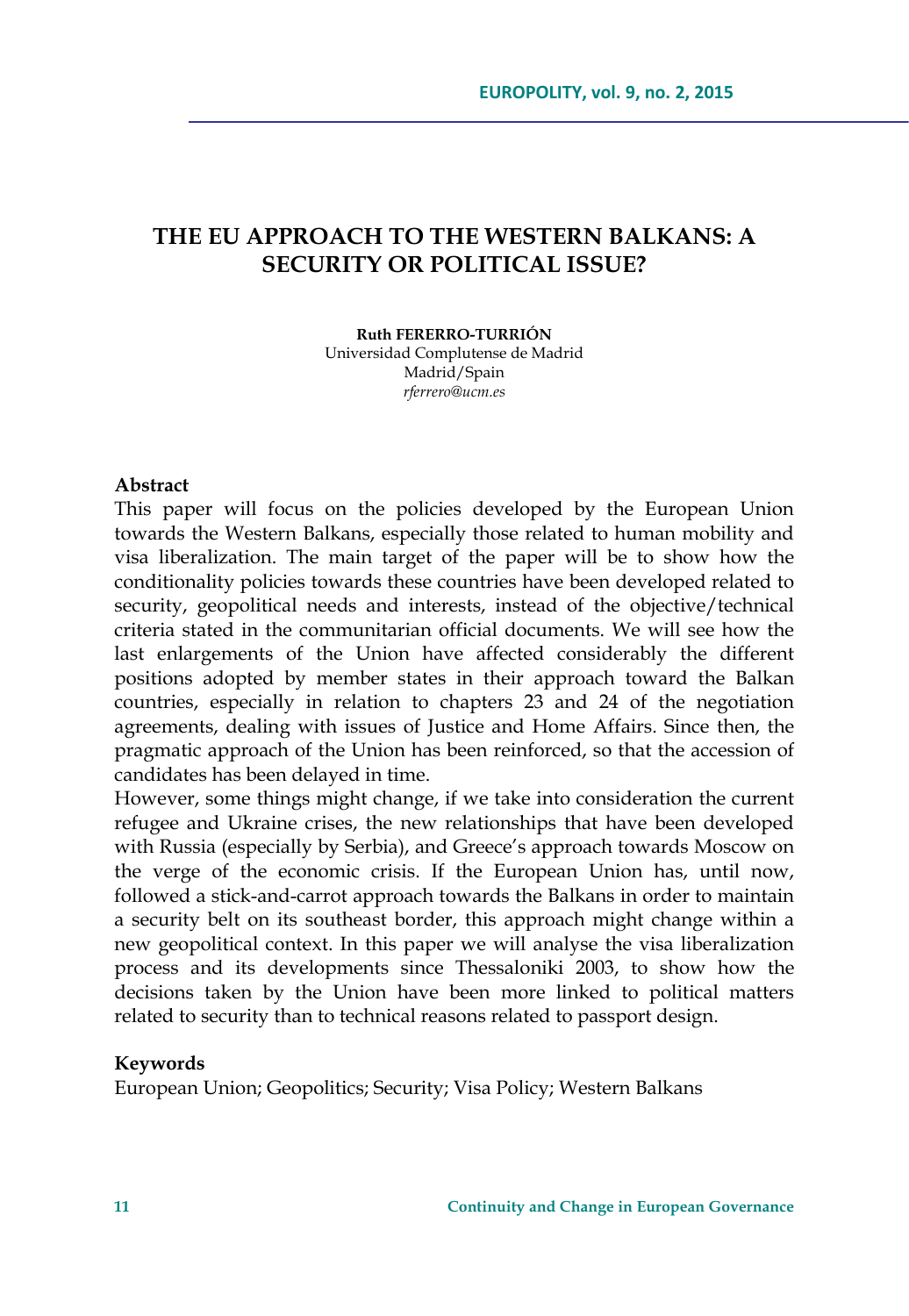## **1. INTRODUCTION**

In 2015 a strong earthquake shook the values and institutional architecture of the European Union. When everyone was thinking about Greece and the Euro crisis as the main cleavages in Brussels, the refugee crisis appeared. In the words of Chancellor Merkel, this refugee crisis is the most difficult challenge for Europe for the time being. Over the last months we have seen how Member States were not reaching an agreement about which kind of actions should be taken in order to manage the increasing numbers of people arriving on the Old Continent from countries in conflict. This dramatic situation shot dead the Dublin System on Refugee and Asylum and put on the table the need of a proper European Asylum Policy. Also, this crisis provoked a deep questioning of the Schengen Space and the free movement of people, one of the main pillars of the European integration process. It had a domino effect on different states of the Union, like Hungary, Germany, Austria, Croatia, and Slovenia.

In addition to this, the refugee crisis challenges the current decisionmaking process of the EU. Some already raised their voices asking for more integration of immigration and asylum policies over the intergovernmental system as it is now. Besides, it is compulsory to link the above mentioned issues with the Euro crisis and the Greek situation and the debates around who must be part of the Union.

The third set of problems that arose in the last months, also linked to refugees, is the absence of a Common European Foreign Policy and the failure of the European Neighbourhood Policy. The crises in Libya, in Syria and in Ukraine are the consequences of a mistaken or even absent strategy of the EU that has also put on the table a hesitant relationship with Russia.

In addition, in the middle of this complex situation we find the countries of Western Balkans, the next candidates to join the European Union. These countries have been waiting for their candidature for years and finally, when apparently everything was ready, the messages that they are receiving from Brussels are that there will be more delays. One of the first bad pieces of news for these countries was Junker's declaration in September 2014 that there will be no further EU enlargement during his mandate as President of the European Commission. After this declaration, when the crisis in Ukraine was freezing Russia's relationship with the EU, some Western Balkan countries started a rapprochement towards Moscow, as it was the case with Serbia. Uncertainties over their membership, Euro-scepticism, and corruption were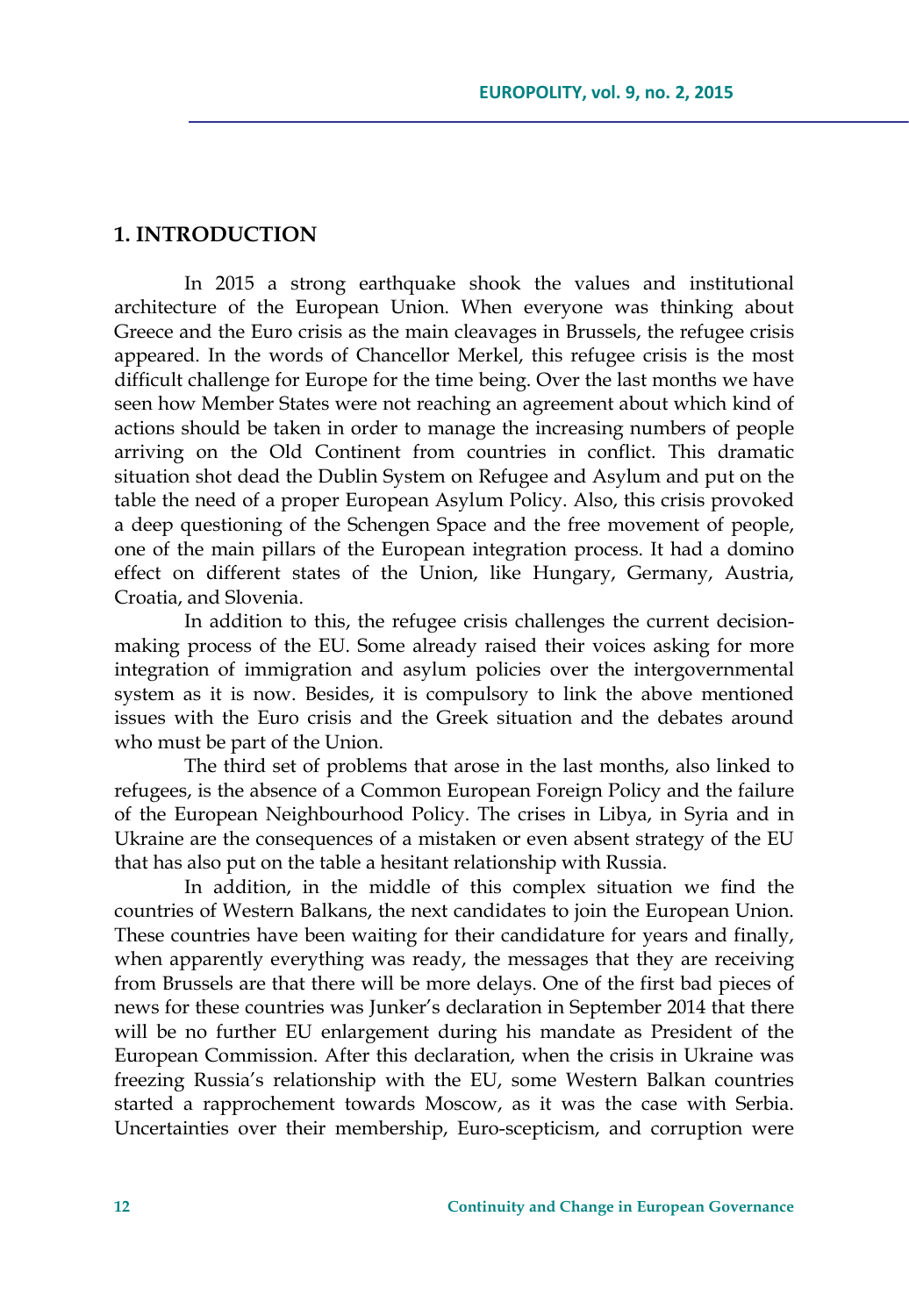putting their European perspective on stand-by. Moreover, it was like that until the refugee crisis exploded on their territories. First, Former Yugoslav Republic of Macedonia (FYROM), and later Serbia, Croatia and Slovenia, were the countries in which the refugee flows had a strong impact, whilst Bosnia is still worrying about it. In addition, it was then that the European Union started to realize that the door towards Europe was in the Balkans and that more dialogue and negotiations with these countries were needed in order to find a complete and complex answer to this crisis. Without taking into account the role that the Balkans may play on the borders of Europe, the EU will not be able to find a reasonable solution for the refugee crisis.

In this context, it is essential to frame the lines under which the relations between the EU and the Western Balkans have been based in their search for a European perspective. Moreover, that frame was given under the so-called *conditionality policies*. These policies were based on three main pillars: reconciliation, reconstruction and reform following the Copenhagen criteria. Basically, the external incentives model (Schimmelfenning and Sedelmeier 2004, 663) has been used, which states that the EU establishes the conditions that aspiring candidates should meet in order to become members of the Union as their reward.

One of the main features of this model is the necessity of material incentives from the EU in order to be effective, and especially significant are the advances achieved in the early phases of the accession process. In our case, as time goes by that effectiveness is losing track of the improvements by candidates. In addition to this, it is necessary to analyse the consequences of the reforms implemented by the governments in order not to lose the European track, sometimes with unexpected results (Glüpker 2013, 238).

The question that arises at this point is whether the EU is using its conditionality policies towards the Western Balkans following security and geopolitical needs, or on the contrary, that the criteria are objective and technical. Or in other words, was the enlargement towards Central and Eastern Europe technical or political? And after these two last enlargements, is the EU ready to welcome the Western Balkans? If we consider the different positions of Member States (EPC 2015) we will realize that a vast majority of them are not particularly interested in a new enlargement, especially after seeing the situation in Greece, which is also a Balkan country.

Under these circumstances, the EU has been trying to build and maintain a security belt on its Southeastern border according to a stick-and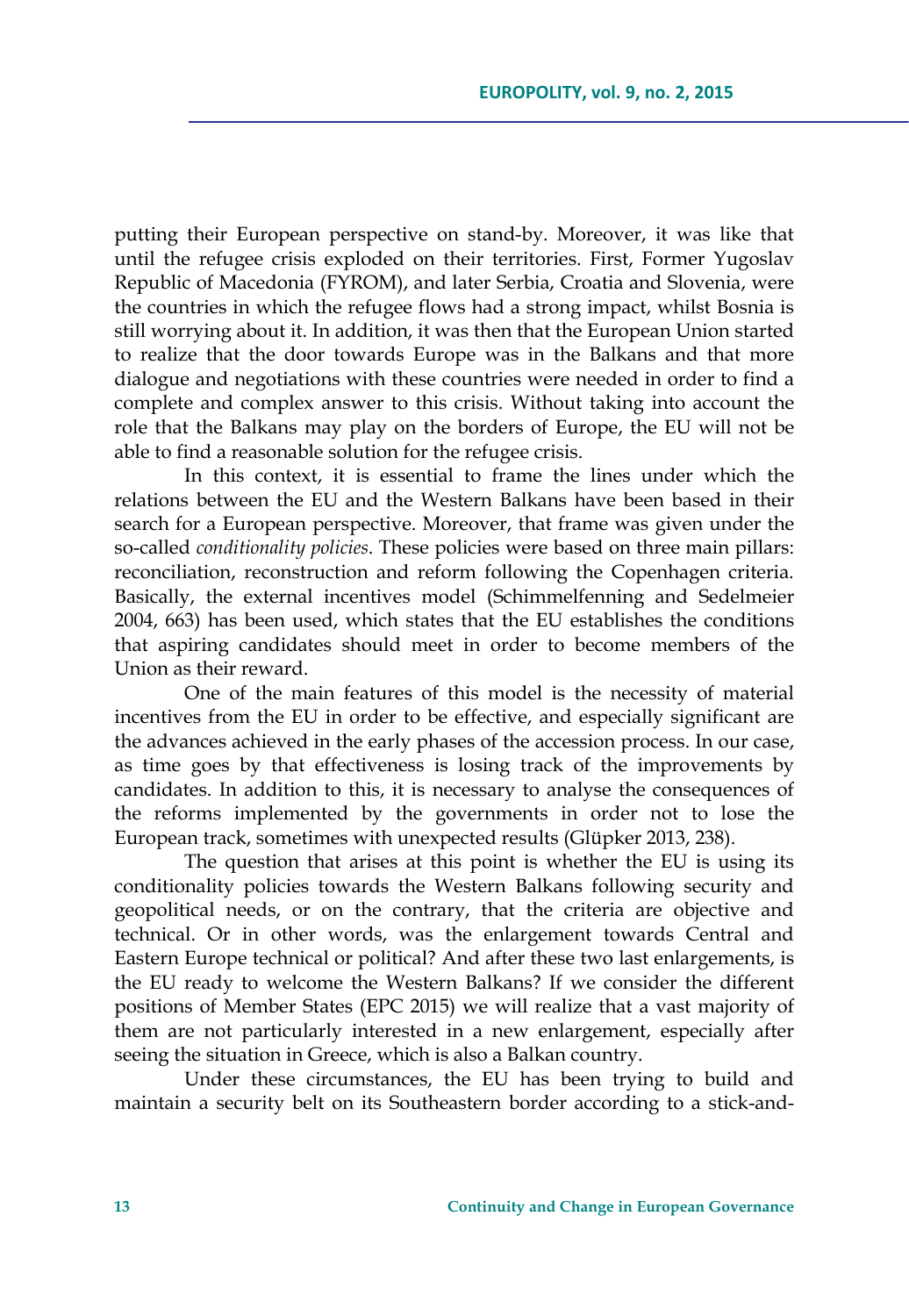carrot strategy, which in practical terms has meant the implementation of contradictory policies in the region.

We will approach this issue from an institutionalist perspective, which will take into account the evolution of European policies towards the region in general since 2003. We will also try to explain why the delays and different approaches to several problems have been sorted out in a different, and sometimes contradictory, way. In order to do that, we will focus on a particular policy implemented between 2003 and 2011, that is, the visa liberalization process. By going through this policy we will be able to see how the decisions taken by the Union have been more linked to political matters related to security (internal and external, in different dimensions) than to technical reasons related to passport design, such as the inclusion of biometrical parameters. Practically, all the decisions taken on the Western Balkans in this particular policy had more to do with the institutional, political and economic crisis around and inside the EU than with the real situation in these countries.

# **2. THE ROAD TO EUROPE: FROM THE STABILITY PACT TO VISA LIBERALIZATION**

The EU has stated several times that one of its main commitments towards the Balkan region was the creation of a peace and stability area, the integration of those countries into its economic and political structures being one of its main goals.

The Stabilization and Association Process is the main EU instrument that affects Albania, Bosnia and Herzegovina, Croatia, Serbia and FYROM. This process is individually adapted to the needs of each country and includes economic and financial assistance, cooperation, political dialogue, the construction of a free trade area, the integration of the *acquis* into national legislation, and practices and cooperation in Home and Justice Affairs policies. Thus, this process gives a long term perspective for integration into the EU, but under one condition: the candidate countries must show that they have the required economic and political conditions and must prove that they can develop regional trade and cooperation among each other.

The Union has given those five countries important financial and technical assistance, framed first as the CARDS program, and later with the so-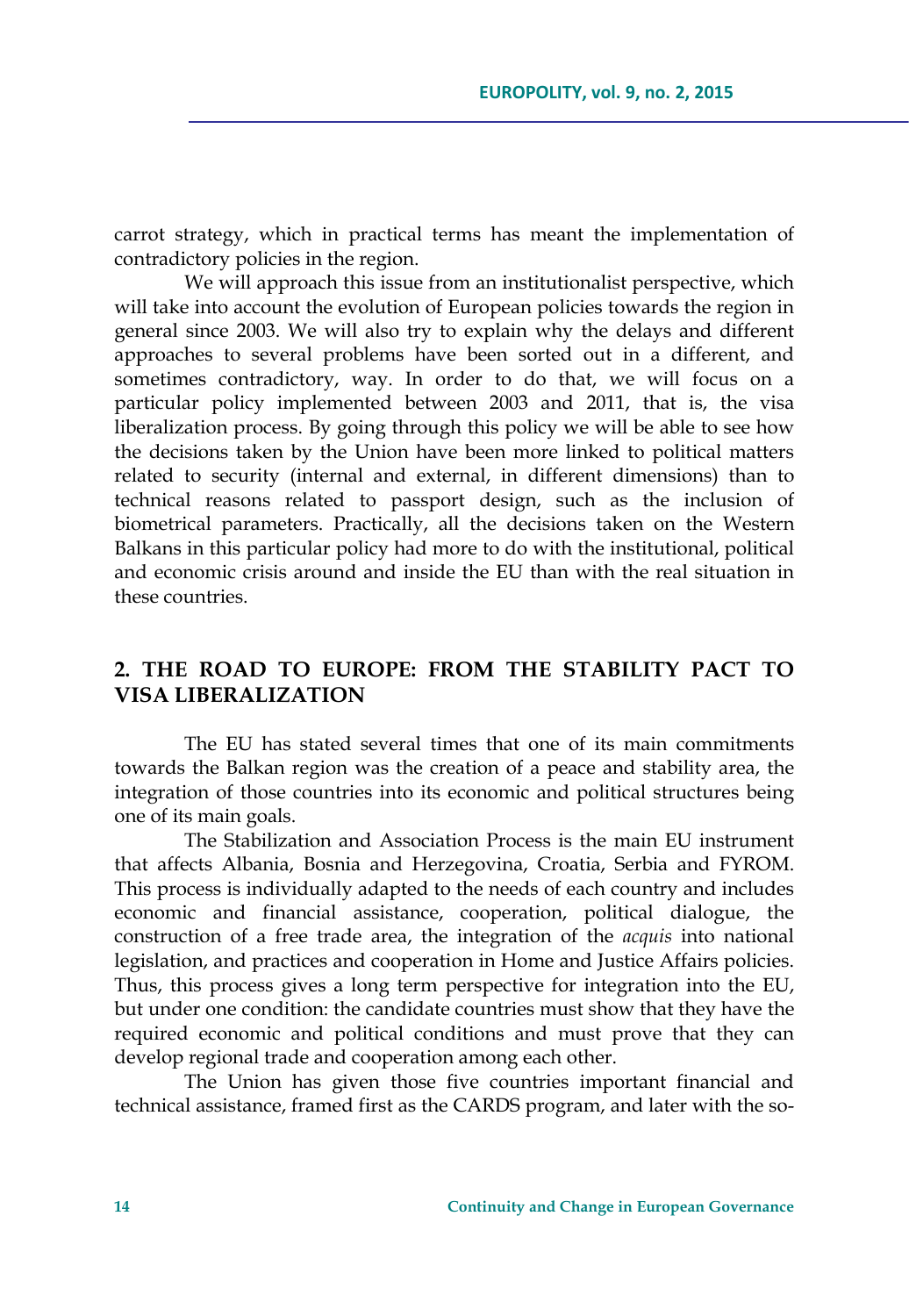called Instrument of Pre-accession assistance (IPA). In the period 1991-1999 more than 4.5€ billion were distributed. Between 2000 and 2006 those funds increased substantively. The European Union considered that its own regional integration example would be a good model for the Western Balkans as it was stated in the Köln Declaration in June 1999, where European leaders adopted the Stability Pact for Southeastern Europe. Following this philosophy, the IPA funds did not stop increasing over each of the seven years periods. Between 2007-2013 those funds increased up to  $11.5 \in$  billion and they were expected to reach 11.7€ billion for the period 2014-2020.

Thus, the EU seeks to promote neighbourhood cooperation, both bilateral and multilateral, as it was the case for Eastern and Central European countries before signing treaties of good neighbourly relations with each other. This way it would be possible to recover the links that once existed in the region, to give an impetus for good neighbourly relations and boost economic and social relations with the EU. All these actions were intended to have only one target, as it was mentioned by some officials from the European Commission<sup>1</sup>, the prompt incorporation into the European institutions, at least apparently. As a matter of fact, it seems that some of these countries have accomplished the requirement demanded by the EU, whilst the EU is still delaying the enlargement process.

### 2.1. The Stability Pact and the Stabilization and Association Process

Since 1999 the EU has approached the Balkan region through the Stability Pact and the Stabilization and Association Process. The first one offers the general framework for the whole region, while the second one entails the bilateral instruments with each country.

The Stability Pact (SP) started in 1999 as part of European Common Foreign and Security Policy under the aegis of the Organization for Security and Cooperation in Europe (OSCE). It was a declaration of intentions signed by more than forty states in which they committed to help these countries in "their efforts to fulfil democracy, peace, respect for Human Rights and economic prosperity in order to reach stability in the region" (Köln, June 10,

<sup>1</sup> Interview with Maurice Guyader and Clive Humboldt. Brussels, December 2005. Seminar "War and Peace in the 21st Century, Rethinking Europe: Crisis as Opportunity", Fundació CIDOB, Barcelona, January 2006.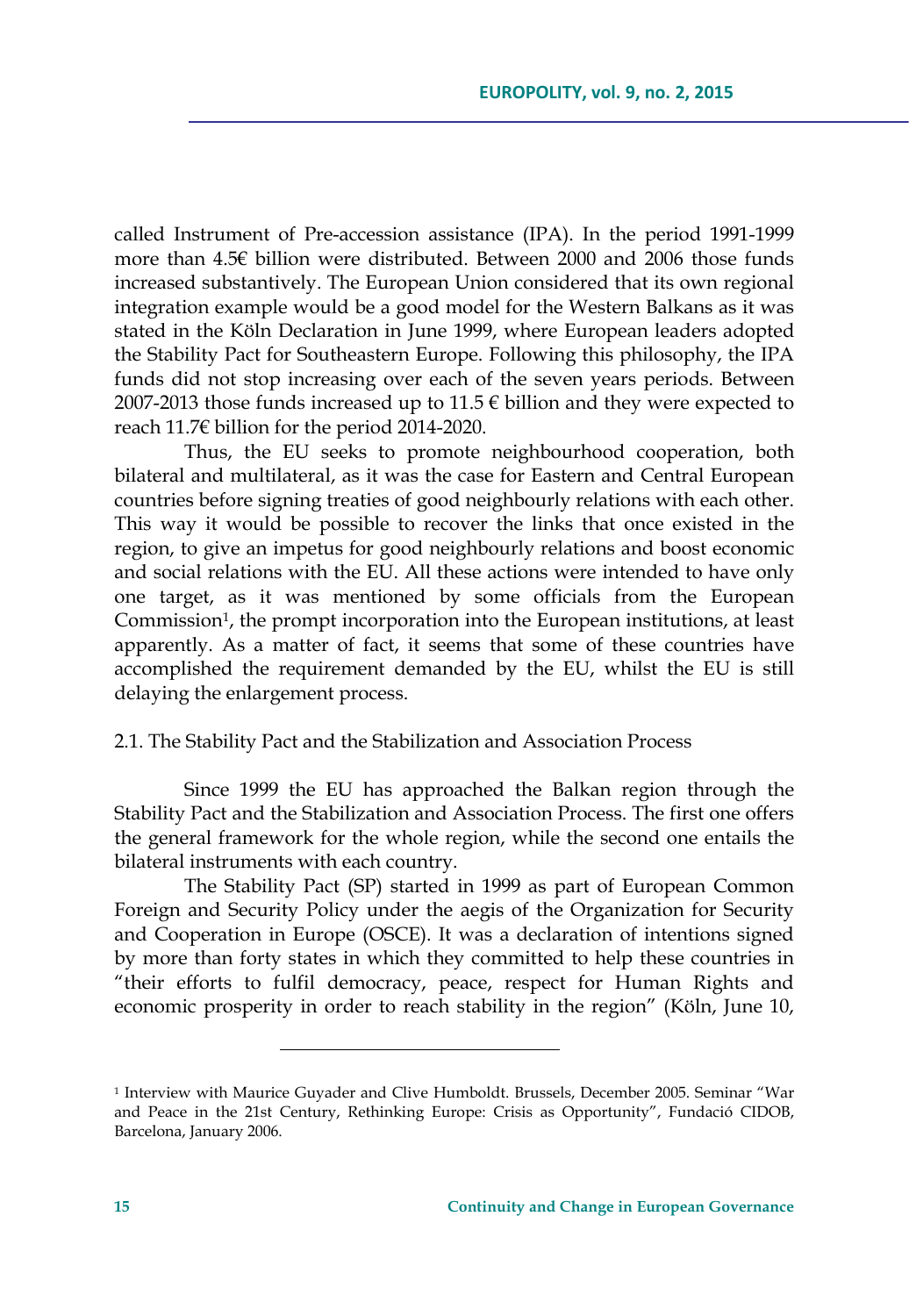1999). However, besides the strategy of "regional rapprochement", in every case the integration process was guaranteed. Therefore, the pact complements the Stabilization and Association Process due to the fact that it links all affected actors and helps develop new regional ways of cooperation, as well as stimulates international financial support. Thus, the SP is focused on regional cooperation initiatives in areas such as business and environment, the fight against corruption and organized crime, suppression of any ethnic discrimination, reform of the security field and media independence. However, behind this goal of looking for peace and democracy, what we are able to find is a security perspective in the approach to the region due to the fact that the stabilization of the Balkans will ultimately mean be the stabilization of Europe (Vucetic 2001, 116).

The SP classifies the areas to develop in the region under three chapters: Democracy, Economy and Security. Migration is located under "Security" with the title of the Regional Initiative in Migration, Asylum and Refugees (MARRI). The starting point of this initiative is the instability that irregular migration flows and displaced people from the wars provoke in the region. It establishes six priorities in this area:

- 1. Asylum: The Pact supports the development and harmonization of legislation, as well as other procedures and reception of applications in order to reach European standards. For this matter, regional cooperation is essential, especially the information and formation exchange.
- 2. Migration Flows: Migration flows to and from the Western Balkans are increasingly complex and multi-directional, so there are different migratory dimensions: humanitarian, economic, social and labour. In this case the SP supports the development of regional partnerships to help better manage these flows.
- 3. Readmission: Signing of agreements with countries of origin and transit of migrants.
- 4. Integrated Border Management: An integrated border management is the key to combating irregular migration, human trafficking, drug trafficking and weapons and goods smuggling (Ohrid Process on Border Security Management).
- 5. Movement of persons: According to the Thessaloniki Agenda, the SP seeks the liberalization of visas for citizens from the Western Balkans. Its main goals are to set up a European standards visa policy and consular cooperation.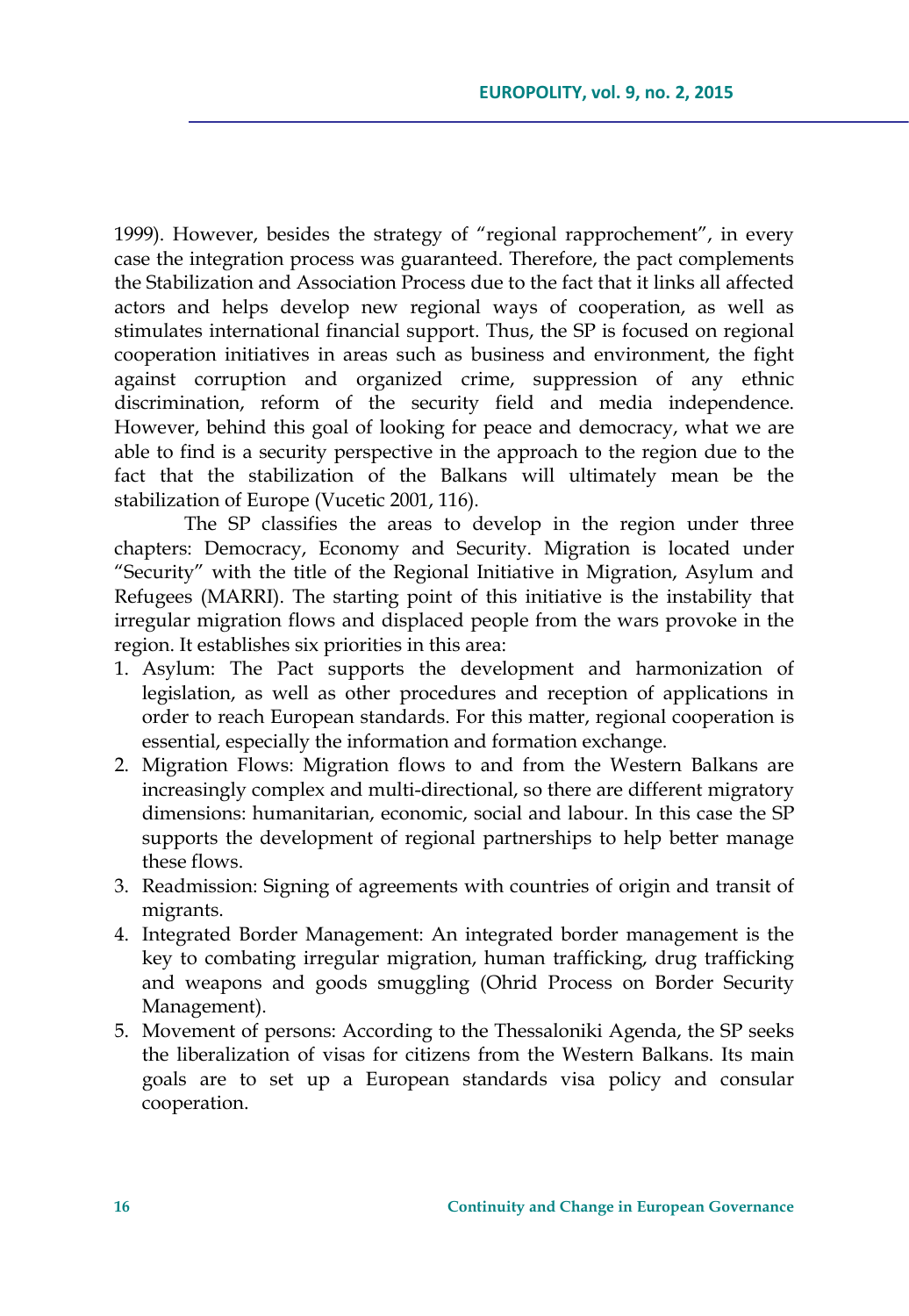6. Return/settlement of refugees/displaced persons: the SP promotes permanent solutions for people who choose to return to their place of origin, and for those who decide to settle in another Balkan country in order to support anti-discriminatory measures in relation to access to services and the fulfilment of basic human rights.

As mentioned above, the SP is implemented bilaterally between the EU and each country. Unlike other negotiation processes, in this case it is the EU who unilaterally decides when each country is ready to begin the accession process. To reach this point there is a path in stages. The first is the study of the feasibility of a Stabilization and Association Agreement (SAA), and later the signing of that agreement. The SAAs are adapted individually to the needs of each of the affected countries (Albania, Bosnia-Herzegovina, Serbia, Montenegro and FYROM) and include economic and financial assistance, cooperation, political dialogue, achieving a free trade area, approximation to EU legislation and practices and cooperation in areas such as justice and home affairs.

Although the SP was launched in 1999, it was not until the Council of Feira (2000) that the first EU statement was made in order to incorporate in their institutions the Western Balkans. However, the principle of conditionality is maintained at all times, and the "potential" of enlargement, since it is understood that these countries will join the Union at some point.

However, the Thessaloniki European Council was where the guarantee was more explicitly shown by the EU. A document entitled "The Thessaloniki Agenda for the Western Balkans: towards European integration" (2003) emerged from this European Council. Since then, the European Commission carried on working in that direction and the result was the document entitled "Enlargement strategy and main challenges 2006-2007" published on November 8, 2006. This report continued giving these countries evasive unmarked concrete accession dates. Thus, it is in this document that made the announcement of the beginning of negotiations on visa liberalization with Albania, Bosnia-Herzegovina, FYROM, Montenegro and Serbia (Ferrero-Turrión 2009) was made.

The discussions on this new step forward opened up an intense debate within the EU in 2006. The Vice President of the Commission, Franco Frattini, and Enlargement Commissioner, Olli Rehn, declared that "this step reflects the commitment of the EU to promote contacts between people of the Balkans and the EU", adding that this was the tangible proof of what a "European perspective can offer". However, the Commission report showed very clearly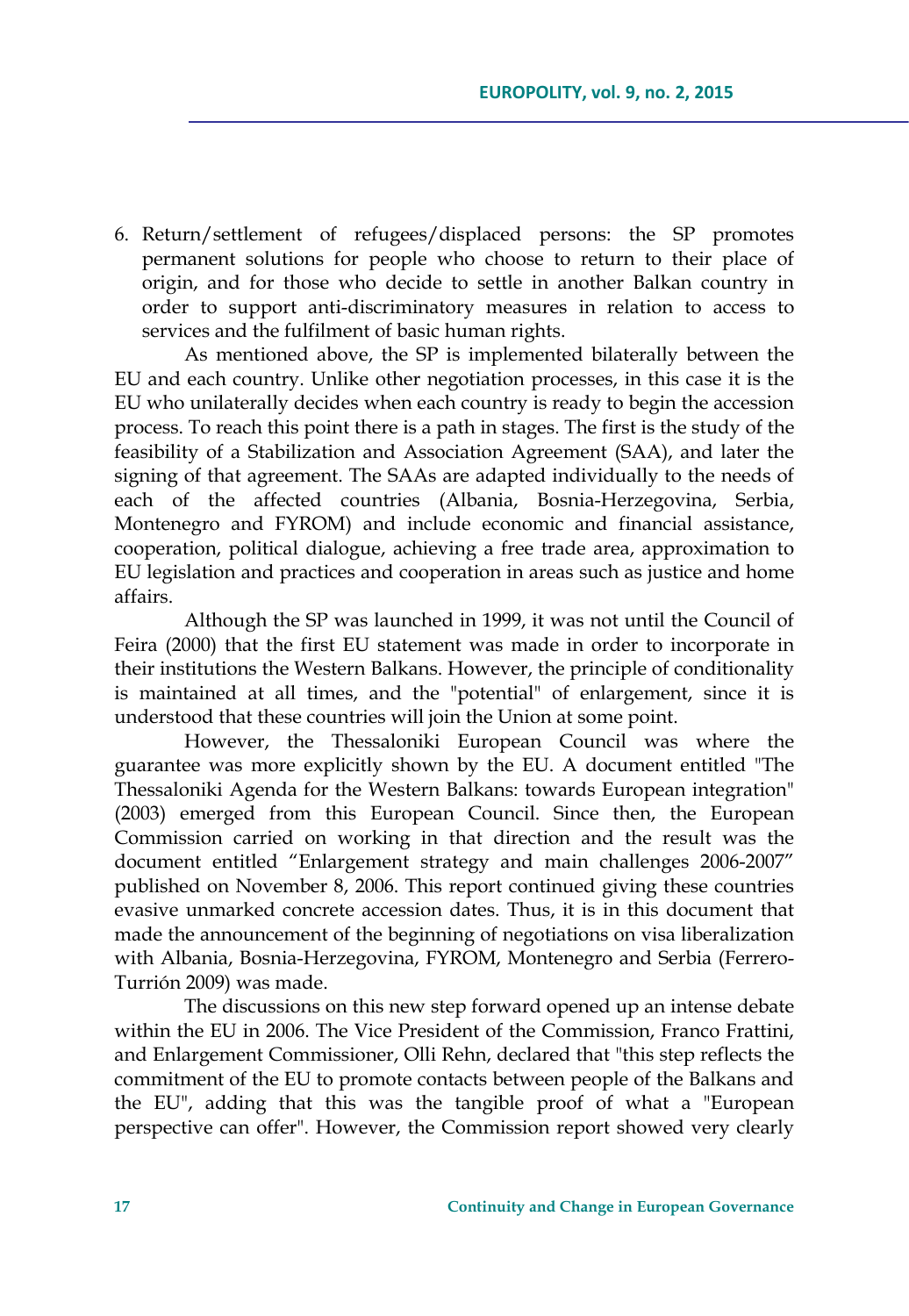that the EU had made a clear line on future enlargements. So the way forward was marked at the Summit of Salzburg of 11 March 2006, in which the Commission document "The Western Balkans on the road to the EU" (COM (2006) 27 final), which already hinted that there would be a delay in the preaccession process of Western Balkans, was discussed. Then, the European policies for the region were more focused on equitable and sustainable economic development (Ferrero-Turrión 2009). The proposal of the European institutions, therefore, was to apply more stringent criteria than in the past enlargements to improve the "quality of the accession process", so that the effects would be more effective, as we mentioned above. These strong criteria were included in the early stages of the negotiations in issues such as judicial reform and the fight against corruption.

However, it seems that what really lies behind these documents, which are full of ambiguities, is the lack of political commitment to enlargement. A "lack of commitment" existed because of the absence of consensus among the EU Member States in relation to the objectives and priorities for the Balkans (Ferrero-Turrión 2009). "Enlargement fatigue" (O´Brennan 2013, 37-38) provoked by the identity crisis of the Union and the controversy over the candidacy of Turkey, also ensured that the Western Balkans received less attention and priority than before. Both factors could lead to a "political paralysis" of the region if the Union were to decide to postpone indefinitely the enlargement process.

#### 2.2. The Wall of Schengen: visas for the Balkans

Once we know the strategies followed by the EU over the time towards the Western Balkans, we must know where we stand at this time. One of the first steps for any potential candidate to enter the EU was to achieve the visa liberalization. It is the tool used by the EU as a threat and as an incentive to push for reforms in these countries to approximate the standards of justice and home affairs marked by the Union.

One of the issues we have to consider is that the entire Balkan region is perceived by the EU as a threat to its soft security. The perception is headed by irregular immigration (an estimated 100,000 people fall unevenly across the region, with 15% of these in the area itself followed by drug trafficking, with two thirds of the heroin entering the EU doing so through the Balkans). In addition, we have to remember here how the refugee crisis is drawing attention of European leaders towards the Balkan region, since the first route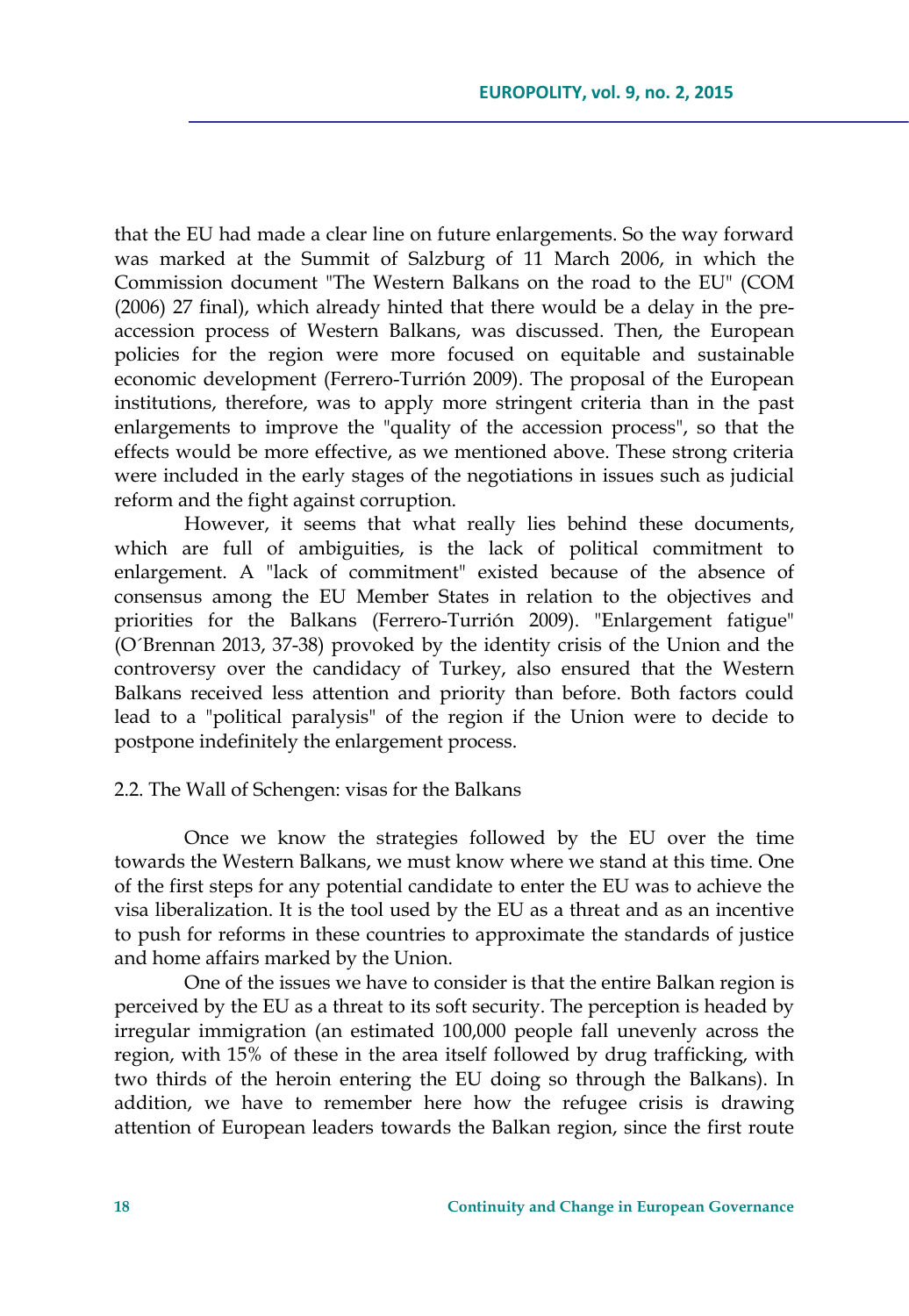of access of refugees and asylum seekers are these countries, which are still candidates to the EU.

Thus, when in 1995 the Western Balkans were included on the "black list" of visas established by the Council (a list with 101 countries), under the Treaty of Maastricht, one of the main issues incorporated in the political agenda of the candidates was visa liberalization. For its part, the EU has always put forward as a condition for such liberalization a direct link with the cooperation of these countries in terms of security, specifically in Justice and Home Affairs issues, in areas such as immigration and organized crime (International Crisis Group 2005). As we have seen, the EU is the one who evaluates the progress made by each country, so that the primary responsibility for progress on these issues has fallen on the countries themselves.

The first steps taken by the EU to reach out to these countries were in 2006, in order to sign readmission agreements for irregular immigrants crossing through their territory to enter the Schengen area. The desire expressed by Frattini and Rehn on the promotion of contacts between the people of the Balkans and the EU was relegated to the background.

The group of five Balkan countries (Albania, Serbia, Montenegro, FYROM, Bosnia) not only has encountered difficulties in implementing the technical issues required by Brussels through roadmaps, but has also had to face a hostile political climate towards its request of flexible requirements for visa liberalization by some Member States. Some of them were dissatisfied with how the same process had worked with Romania and Bulgaria, as many citizens of these countries breached the period of stay on Schengen territory and fell into irregularity with all the consequent complications. Among the most reluctant countries for the relaxation of the conditions were, and still are: Germany, Belgium, Austria, Italy, Holland and Spain (EPC 2015). However, the EU still needs to increase cooperation and the implementation of rule of law and strong institutions in the Western Balkans (surrounded by Member States) due to an evident security issue, specifically linked with accession chapters 23-24.

### *2.2.1. Reports of visas for Western Balkans*

Having decided on the opening of a dialogue on visas with Albania, Bosnia, FYROM, Montenegro and Serbia in 2008, the European Commission established a list of fifty requirements that should be met by these countries.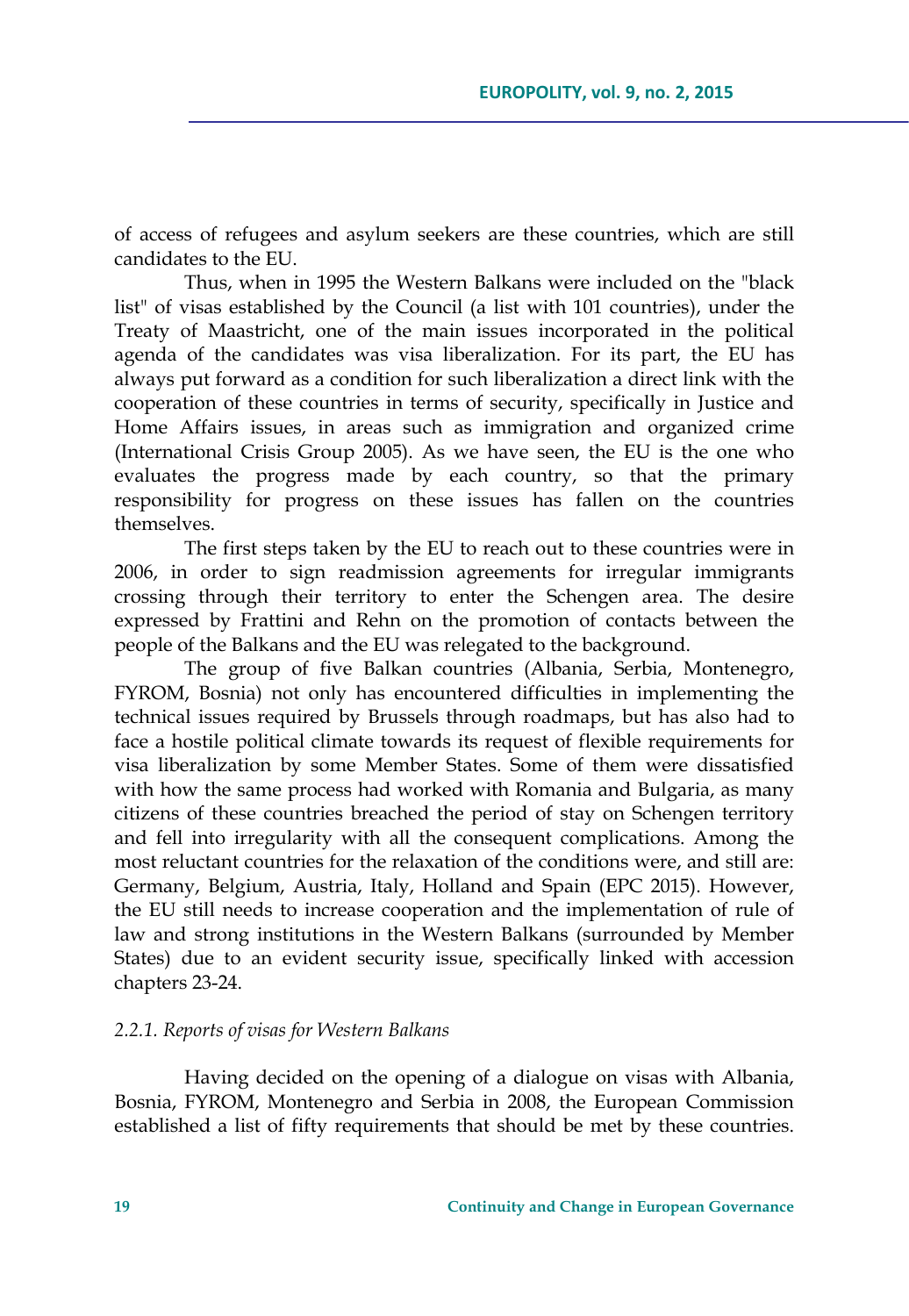These requirements were exposed as the so-called "reports visas" (visa roadmaps). The first country that received its roadmap was Serbia (May 2008), coinciding with the process of Kosovo's independence. The last one was Bosnia (July 2008).

These documents are virtually identical but take into account the specific situation of each country in terms of legislation and practice. They exposed conditions ranging from purely technical matters to implementing readable passports through infrared machines with a gradual incorporation of biometric information (including fingerprints) to the adoption and implementation of international laws and agreements, and more generic issues like the fight against organized crime, corruption and irregular immigration.

Almost all of the requirements set forth in these documents are part of the *acquis* in the area of Justice and Home Affairs of the EU, although other conditions including respect for human rights, visa facilitation and readmission agreements were also there.

Visa reports were divided into two distinct parts: the requirements related to facilitation and readmission agreements, and those related to document security, irregular immigration, public order and security and external relations (Council Regulation 539/2001, paragraph 5, also the annexes containing the white and black lists of Schengen).

### *2.2.2. The visa facilitation agreements*

The visa facilitation agreements with Albania, Bosnia and Herzergovina, FYROM, Montenegro and Serbia, after months of tough negotiations between November 2006 and May 2007, began operating in January 2008. The main objective of these agreements was to facilitate issuing visas for certain categories of very specific people (students, scientists, members of NGOs, businessmen and journalists), but of course, the free movement was still far away. In some cases, the visa was issued within a period of ten days, the number of documents to be presented was reduced, the option of accessing a multiple entry visa was given and the rates were reduced to 35€ (previously they were 60€). However, there are many types of Schengen visa, the most common is short-term and only grants one entry. This visa is valid up to three months and does not allow any access to the labour market.

Although the EU outlined a series of conditions that must be met to qualify for a visa, other requirements are at the discretion of the country of entry and the personal circumstances of the applicant who must justify the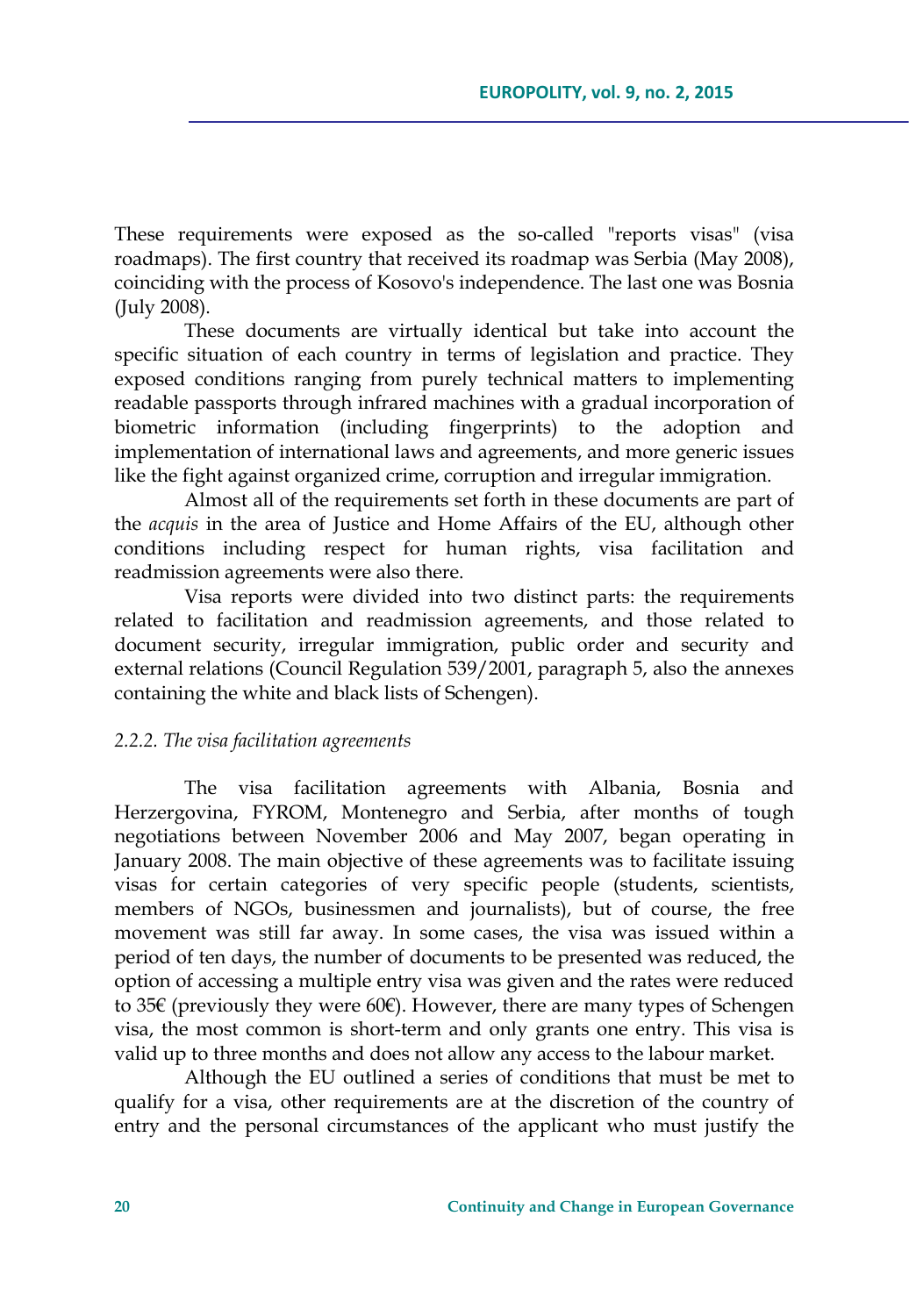reasons for the trip. Before the visa was issued several documents were requested, presenting an invitation letter and showing that you were financially solvent and had medical insurance of no less than 30,000€.

In short, it was obvious that visa facilitation agreements did not give a positive and fast solution for candidate countries. This conclusion is the same as the one reached by an empirical study on the subject conducted by the European Citizens Action Service in cooperation with some NGOs in the area. The study concluded that "there is a huge gap between the declaration of the European Council of 20 June 2008 on promoting people-to-people contacts between the Western Balkans and the EU, and what is happening on the ground. They could not find any positive response to visa facilitation in the region; people did not perceive the difference to the situation" *(*European Citizens Action Service 2008*)*. Some Member States were familiar with this situation in 2008 trying to change the visa facilitation regime with one of liberalization. Slovenia, during its presidency of the EU, put the Balkans as a priority on the political agenda of the EU. Paradoxically, it entered in conflict over the secession of Kosovo in February 2008, which was used as a negotiation weapon. In late January 2008 Commissioner Frattini announced the opening of dialogue with Serbia on visas and with the other Balkan states. In June the same year, visa liberalization for Serbia was negotiated. In addition, in September 2008 Commissioner Barrot assured that free movement would be achieved with FYROM in 2009. Thus, in November 2008 the Commission sent its reports on the progress made by these countries. Some of the requirements were defined very clearly and technically, as those related to document security or the need to use machines to read the biometric travel documents, but others were more ambiguous and difficult to prove, such as those relating to public order and security issues, including the criteria for the fight against organized crime. According to these reports developed by the Commission, the two countries that were closest to reaching the EU criteria were FYROM and Serbia.

The ambiguity of these criteria together with the need of an evaluation by Member States allowed the EU to extend the whole liberalization process until a unanimous political decision was taken.

#### *2.2.3. Visa liberalization*

The political decision on visa liberalization was taken on July 2009 based on the European Commission's proposal to grant visa free travel for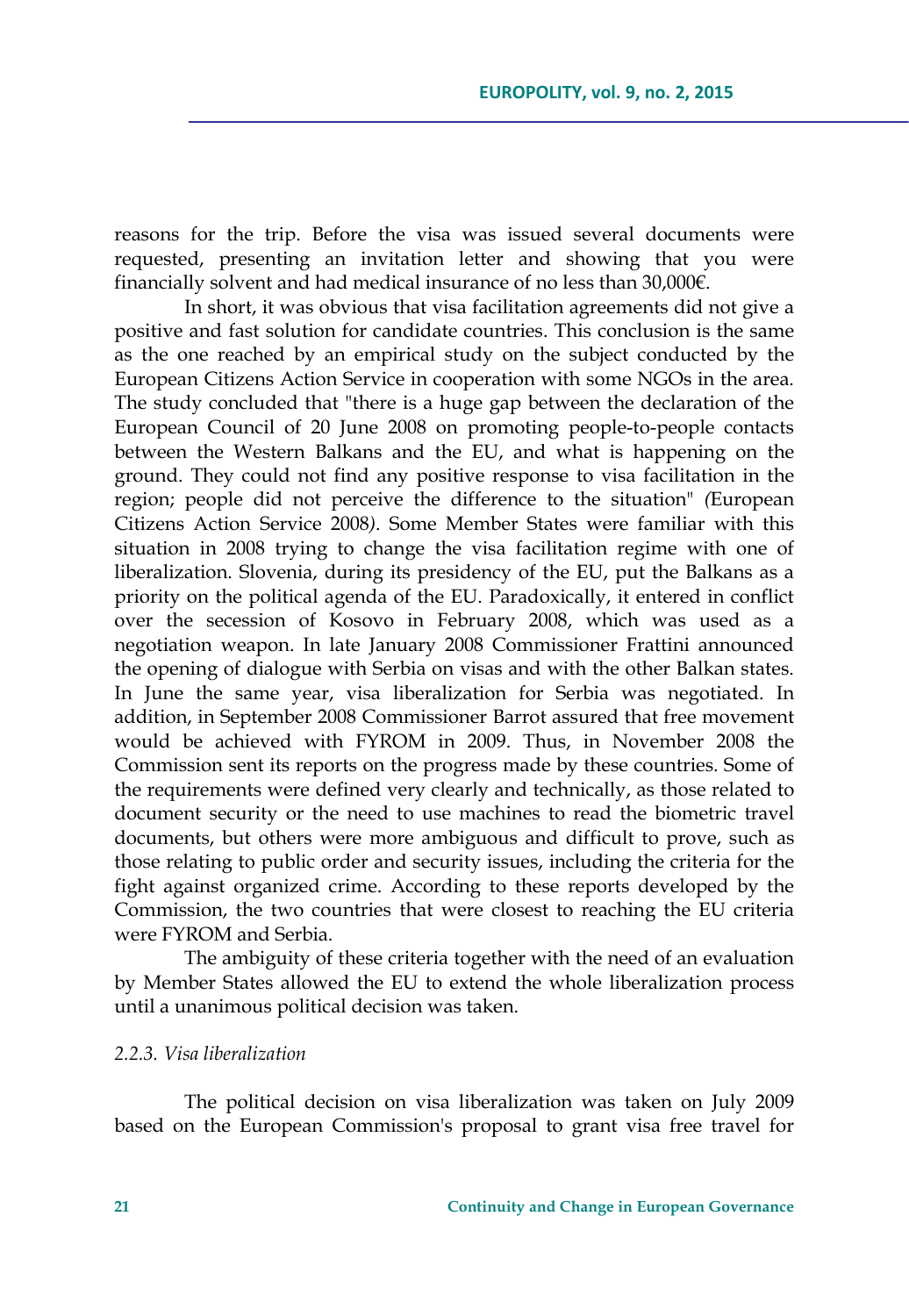citizens of the Western Balkans. The formal presentation of it was made by Jacques Barrot and Olli Rehn. According to this report, it would enable the citizens of Montenegro, Serbia and FYROM to travel freely to the Schengen countries with the new biometric passports. This Commission proposal needed to be approved by the Council after consultation with the European Parliament. The Council of Ministers of Justice and Home Affairs met and adopted this decision November 30-December 1, 2009. The liberalization was launched January 1, 2010.

At that time, FYROM passed to the "white list" of Schengen immediately, while in the case of Serbia and Montenegro they had to fulfil some conditions requested by the Commission. These included issues such as the drafting of new laws on immigration, organized crime and corruption that work effectively, but also the necessary vigilance on the border with Kosovo in cooperation with EULEX and the Kosovo police structure.

The Commission further considered in July 2009 that both the Serbian and Montenegrin authorities would be able to meet these conditions without major difficulties in October 2009, when a delegation of experts from the European Commission went to Belgrade and Podgorica to identify the progress achieved.

The situation in Serbia depended primarily on issues related to Kosovo. Serbia needed to improve surveillance at the borders, including in particular the exchange of police information with EULEX / Kosovo, something complicated if one considers the lack of recognition of the country, despite the judgment of the International Court of Justice in July 2010. However, a main condition to pursue the European perspective is the integrity and security of the procedures for issuing biometric passports to Kosovo residents in coordination among authorities in both Pristina and Belgrade.

The Commission also promised visa liberalization for citizens of Albania and Bosnia-Herzegovina as long as they met the conditions set out in the proposal. Finally, they both got visa-liberalization in mid-2010. The European Commission recommended that the citizens of these two countries should be able to travel with biometric passports (including fingerprinting and picture) to a total of 28 states already in the Schengen area, or aspiring to join it.

During the autumn of 2009 a controversy with Bosnia and Albania emerged, as some felt that their exclusion from liberalization was based on religious grounds. Therefore, the Commission acted fast and with this new movement intended to silence these voices. In addition, we must remember at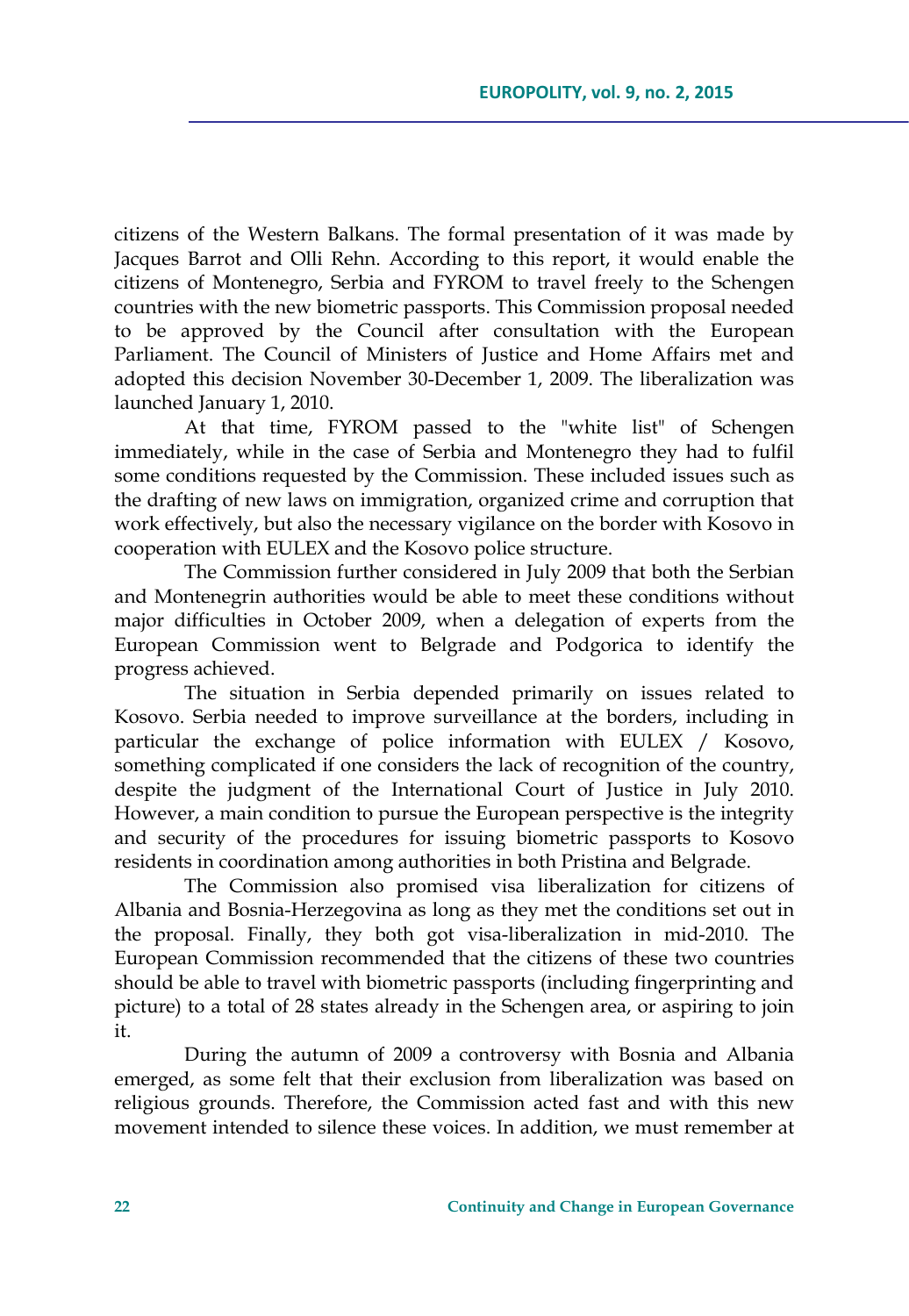this point that 2010 was an election year in Bosnia. At that time some still believed that the constitutional reform would be done soon. However, this Commission proposal brought to the surface some misgivings of some partners who believed that immigration was a very serious problem and those countries should face some integration issues related with ethnic minorities, as there had been demanded in recent times as a result of settlements of Roma in some countries in the EU. The arguments in favour of this process of visa liberalization were, on the other hand, quite obvious. On the one hand, it had shown that the visa system was inefficient when it came to controlling transboundary movements in the region, even if the introduction of biometric passports would ensure greater control of travellers from these countries with the immediate reduction of asylum applications.

Other indisputable benefits of the liberalization process, in the Bosnian case, were the obligation of all political forces to work together to achieve the objectives set by the EU, which can facilitate the process of institutional reconstruction in Bosnia-Herzegovina.

The case of Kosovo remained very particular. First, it has been acting as a *de facto* independent state for eight years, with an administrative situation like that of an EU protectorate (Sammary 2006). Second, and very important, it is the fact that Kosovo is not recognized by all EU Member States. Thus, Kosovo has been excluded from the liberalization of visas at two levels. On one side, they are outside of liberalization because the Commission for "security reasons related particularly to potential irregular migration coming from Kosovo, will only accept passports that had been issued under the supervision of the Serbian Interior Ministry and fulfil the conditions stated such as biometric passports". So, Kosovo (under UN resolution 1244/1999) was added to the European blacklist of visas in the special category of "entities and territorial authorities that are not recognized as states by at least one Member State" (Council Resolution 539/2001), at the same level as Taiwan or Palestine. Kosovo will have to walk the same path as its Balkan neighbours did with negotiation, facilitation and liberalization. However, it is paradoxical that even though most of the EU Members have recognized Kosovo as a new state, the international standard that still has priority is UN Resolution 1244.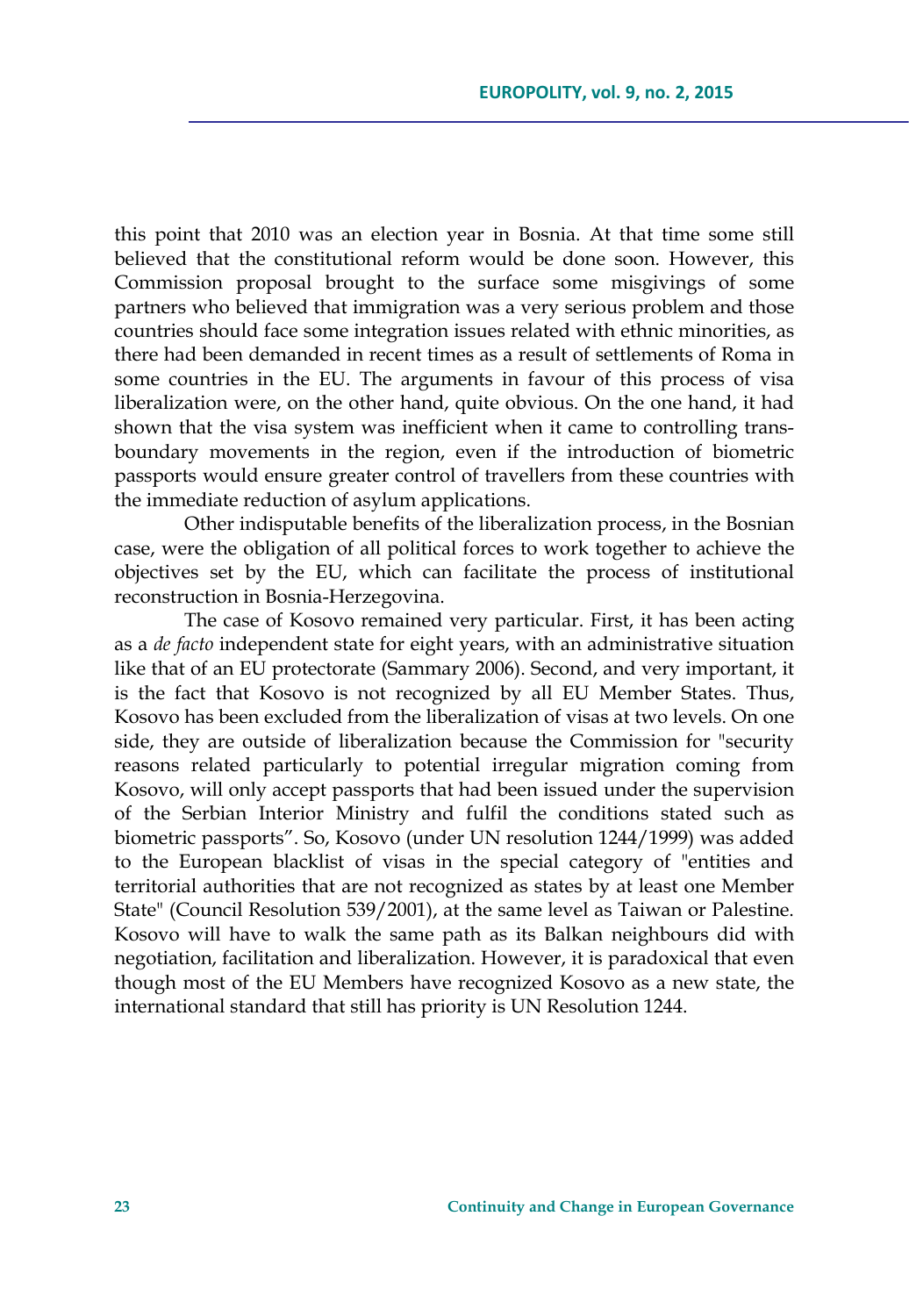## **3. CONCLUSIONS**

It seems that the EU is committed to visa liberalization in the Western Balkans, which would open new business opportunities for the people of the region. But the EU always makes it clear that the option of freedom of movement within the Schengen area is only possible when safety conditions stipulated by European institutions are met. Furthermore, it is essential to consider so-called "enlargement fatigue", a term coined years ago, but which is now proving to be more relevant than ever due to the severe economic and political crisis being experienced by the EU. This enlargement fatigue risks becoming "political paralysis" in this region if it postpones *sine die* the enlargement process. Although "enlargement fatigue" is growing in many Member States and the debate on the absorption capacity of the Union is increasing, we must bear in mind that when the governments of EU new members are admitted they are convinced that the prospect of joining "the club" is central to the Western Balkans for the total stabilization of the region and to give incentives to the democratization and transformation throughout the region.

To accomplish their objectives, so far these small states had to get visa facilitation and liberalization, as the first step towards joining the EU. Paradoxically, a weak political will and European public opinion against new enlargement may improve regional cooperation in order to get in a better position when negotiating with Brussels, a situation unthinkable 20 years ago. For the first time since the fall of the Berlin Wall, the Balkan cooperation policy is attaining its goals, although not without its difficulties.

It is necessary, therefore, that the EU speeds up the integration of these countries; if not, it may lead to the consolidation of what might be called the "Balkan ghetto" in which the continuing delays lead to withdrawal, national or religious hatred that breeds extremist intolerance at the heart of Europe, or even losing soft power in the region in favour of some other global actors, such as Russia.

The visa road maps have been a clear example of how the conditionality principle has not been used correctly in these countries. Conditionality requires not only a clear and adequate reward, i.e. meeting objectives, but also the reward should be granted once the conditions have been met. In this case, the last part has not been accomplished.

In this respect, the EU needs to strengthen its credibility, which has been damaged in the region. It is needed to create fertile ground for wider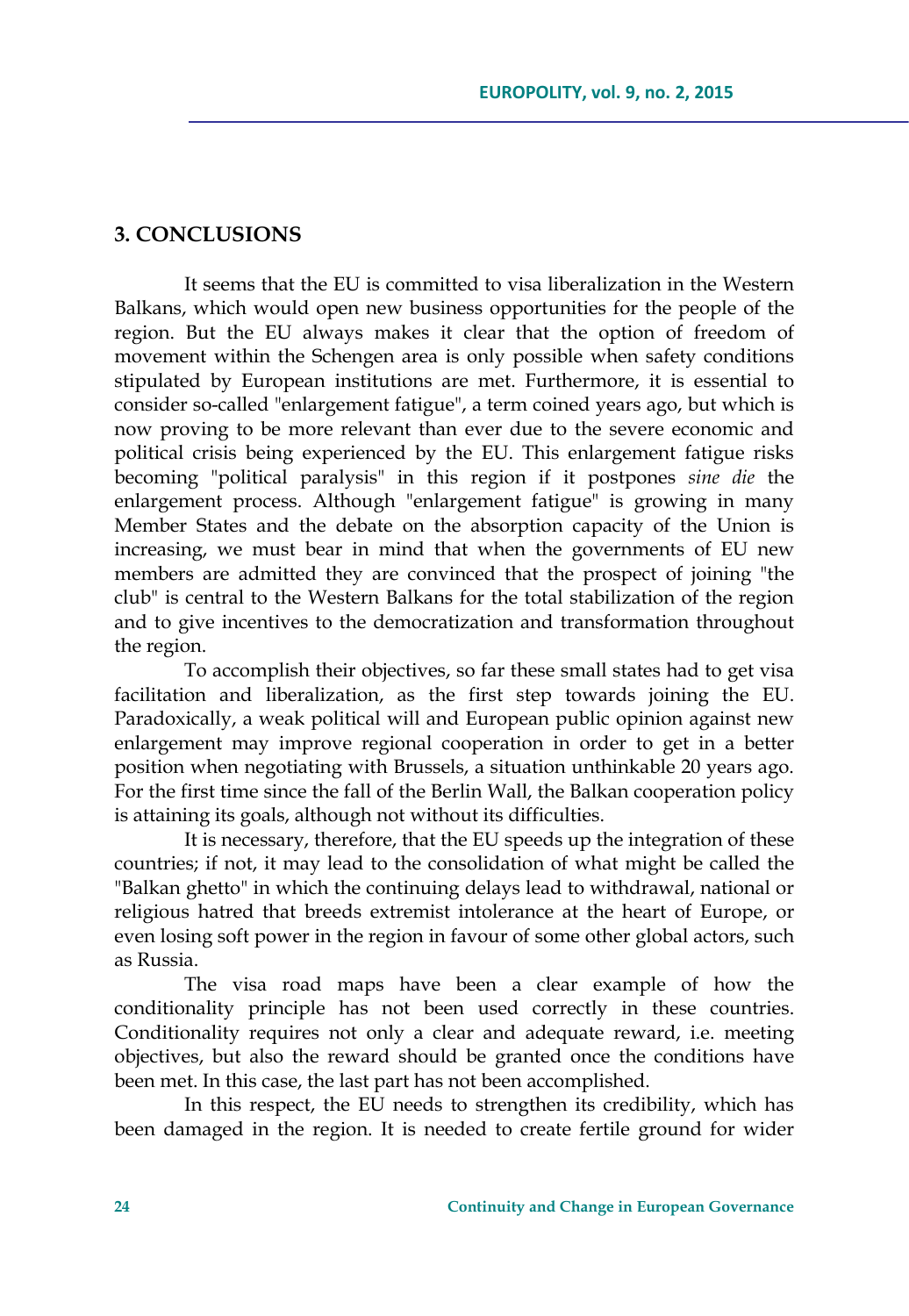reforms and to promote more cross-border cooperation between competent institutions to combat common threats. A strong signal is important for countries like FYROM or Serbia where support for Europe can decrease in the current situation in which Euro-scepticism is increasing. If the EU wants to maintain its leadership in the region, it should act faster, as soon as the goals, one by one, are met.

The EU has raised the conditionality in the Western Balkans, but must work on actions and attitudes that give credibility and that will allow it to continue exercising its "soft power" in the region in a win-win situation; it will only occur through cooperative-type policies and not through the imposition of a new liberal imperialism in the region. So, while it allowed the free (shortterm) movement of people for the Western Balkans, there is still a long, hard road to fully join the European institutions. Arguably that will be delayed due to the global economic crisis and search for identity by the EU. Finally, the EU is now at a very crucial point of in its history. The refugee crisis has combined all crises in one: institutional, political, and economic. Now it is time to take decisions, ones that are also relevant to the Western Balkans.

### **REFERENCES**

- Barbé, E. and E. Johansson-Nogués (Eds.). 2003. *Beyond enlargement*. Bellaterra: Institut Universitari d´Estudis Europeus.
- Bogdani, M. and J. Loughlin. 2004. *Albania and the European Union*. Tirana: Daijti 2000.
- Bumci, A. 2004. *Debating National Security. The Case of Albania*. Albanian Institute for International Studies. Tirana.
- Burns, N. 2005. Hearing on Kosovo: A Way Forward? Comments submitted in the Foreign Relations Committee of the Senate, November 5.
- Carollo, V. 2008. Las perspectivas de la Unión Europea en materia de inmigración, seguridad y desarrollo según un enfoque integrado: la política europea de vecindad y la asociación euromediterránea. *ReDCE* nº10, July-December, 333-343.
- Crawley, V. 2005. *Montenegro Referendum Will Set Tone for Relations with US, Europe*. International Information Programs. [http://www.Usinfo.State.Gov] February 2006.
- Crawley, V. 2005. *Ethnic Albanians, Serbs Must Decide Kosovo`s Future, US Says*. International Information Programs. [http://www.Usinfo.State.Gov] November 2005.
- European Citizens Action Service. 2008. *Does it Really Matter? Visa Facilitation in the Western Balkans,* http://www.ecas-citizens.eu/content/view/138/146/.
- European Stability Initiative. 2006. *Newsletter*, February-March.
- Ferrero-Turrión, R. 2009. La política europea de visados para los Balcanes occidentales. *ARI* 51/2009 - 31/03/2009. Real Instituto Elcano. http://www.realinstitutoelcano.org/wps/portal/web/rielcano\_es/contenido?WCM\_GLOBA L\_CONTEXT=/elcano/elcano\_es/zonas\_es/demografia+y+poblacion/ari51-2009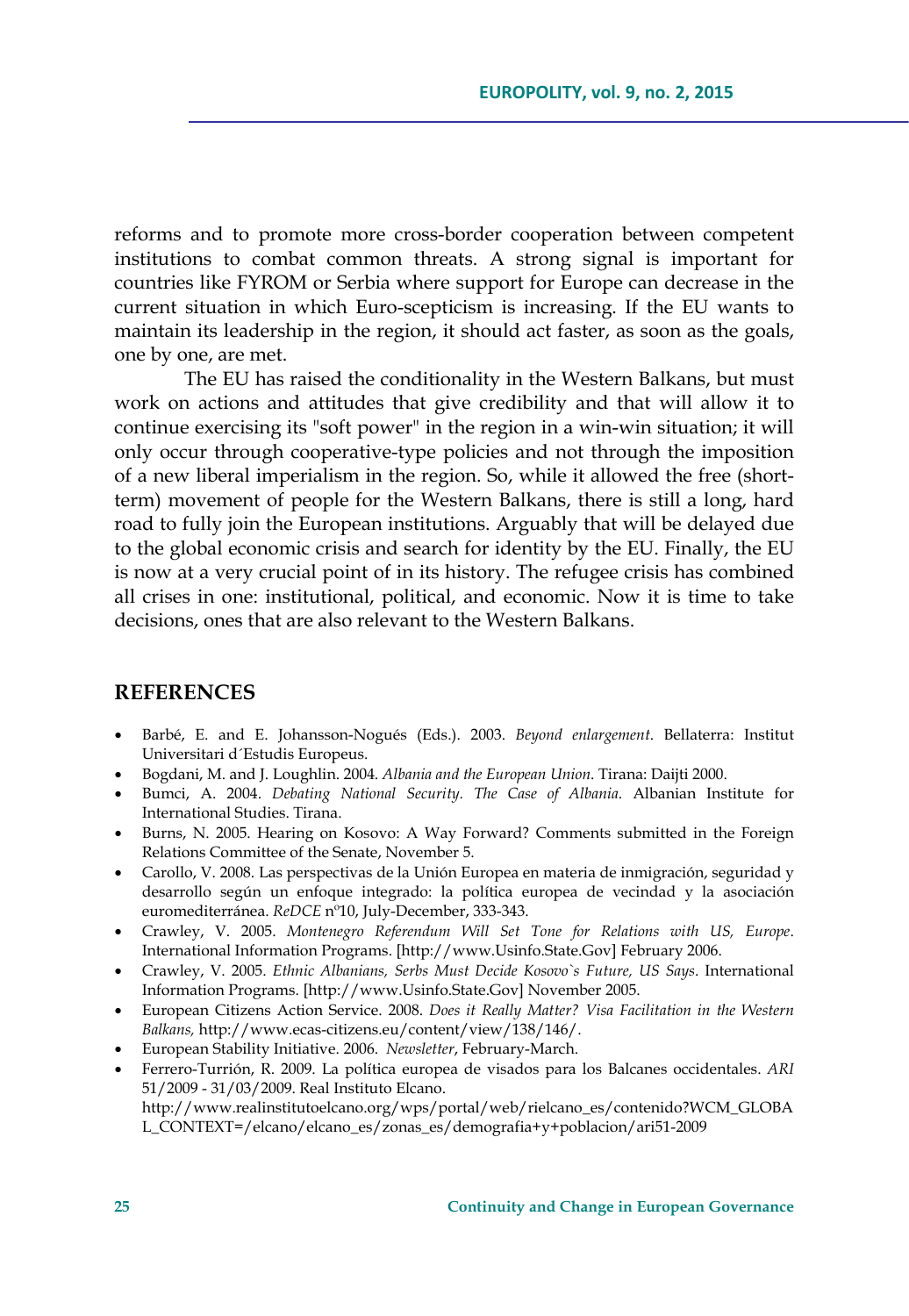- Glüpker, G. 2013. Effectiveness of EU Conditionality in the Western Balkans: Minority Rights and the Fight against Corruption in Croatia and Macedonia, *Journal of Contemporary European Research*. 9 (2): 223‐241.
- Guild, E. and S. Carrera. 2009. Towards the Next Phase of the EU's Area of Freedom, Security and Justice: The European Commission's Proposals for the Stockholm Programme. *CEPS Policy Brief* nº 196. 20 August. http://shop.ceps.eu/BookDetail.php?item\_id=1899.
- Houtum, H. and R. Pijpers. 2007. The European Union as a Gated Community: The Two-faced Border and Immigration Regime of the EU, *Antipode* 39 (2): 291-309.
- International Crisis Group. 2005. *EU Visas and the Western Balkans*, http://www.crisisgroup.org/home/index.cfm?l=4.
- O´Brennan, J. 2013. Enlargement Fatigue and its Impact on the Enlargement process towards the Balkans, in *The Crisis of EU Enlargement*, IDEAS Reports-London School of Economics, November, pp. 36-44.
- O´Brennan, J. 2014. 'On the Slow Train to Nowhere?' The European Union, 'Enlargement Fatigue' and the Western Balkans, *European Foreign Affairs Review*, 19 (2): 221–241.
- Samary, C. 2006. De la Federación Yugoslava a los protectorados europeos. *Le Monde Diplomatique* Spanish Edition. January, nº 123.
- Schimmelfenning, F. and U. Sedelmeier. 2004. Governance by conditionality: EU rule transfer to the candidate countries of Central and Eastern Europe, *Journal of European Public Policy* 11 (4): 661-679.
- United Nations Office on Drugs and Crime. 2008. *Crime and its Impact on the Balkans and Affected Countries*, March, https://www.unodc.org/documents/Balkan\_study.pdf.
- Vucetic, S. 2001. The Stability Pact for South Eastern Europe as a Security Community-Building Institution, *Southeast European Politics* II (2):109-134.
- VVAA. 2005. A joint European Vision: free Movement for Goods and People in Kosovo and Serbia, *Slovak Foreign Policy Affairs* II: 43-51.

#### **Primary Sources**

- Communication from the Commission. Study on the links among illegal and legal migration. COM (2004) 412 final.
- Communication from the Commission. The Hague Program: ten priorities for the next five years. COM (2005) 184 final.
- Communication from the Commission. The Western Balkans on the Road to the EU. Brussels' 27-01-2006. COM (2006) 27 final.
- Communication from the Commission to the European Parliament and the Council. Thematic programme for the cooperation with third countries in the areas of migration and asylum. Brussels, 25.1.2006, COM (2006) 26 final.
- Communication from the Commission to the European Parliament, the Council, the European Economic and Social Committee and the Committee of the Regions – A common immigration policy for Europe: Principles, actions and tools COM (2008) 359/4.
- Comunicación de la Comisión sobre. Prioridades de actuación frente a los retos de la inmigración. COM (2005) 621 final.
- Conclusions from the Presidency. European Council. Brussels, December 17th 2005 (15914/05).
- Conclusions from the Presidency. European Council. Brussels, November 4 and 5 2004 (1492/1/04 REV1).
- European Pact on Immigration and Asylum, European Council, September 24th 2008.